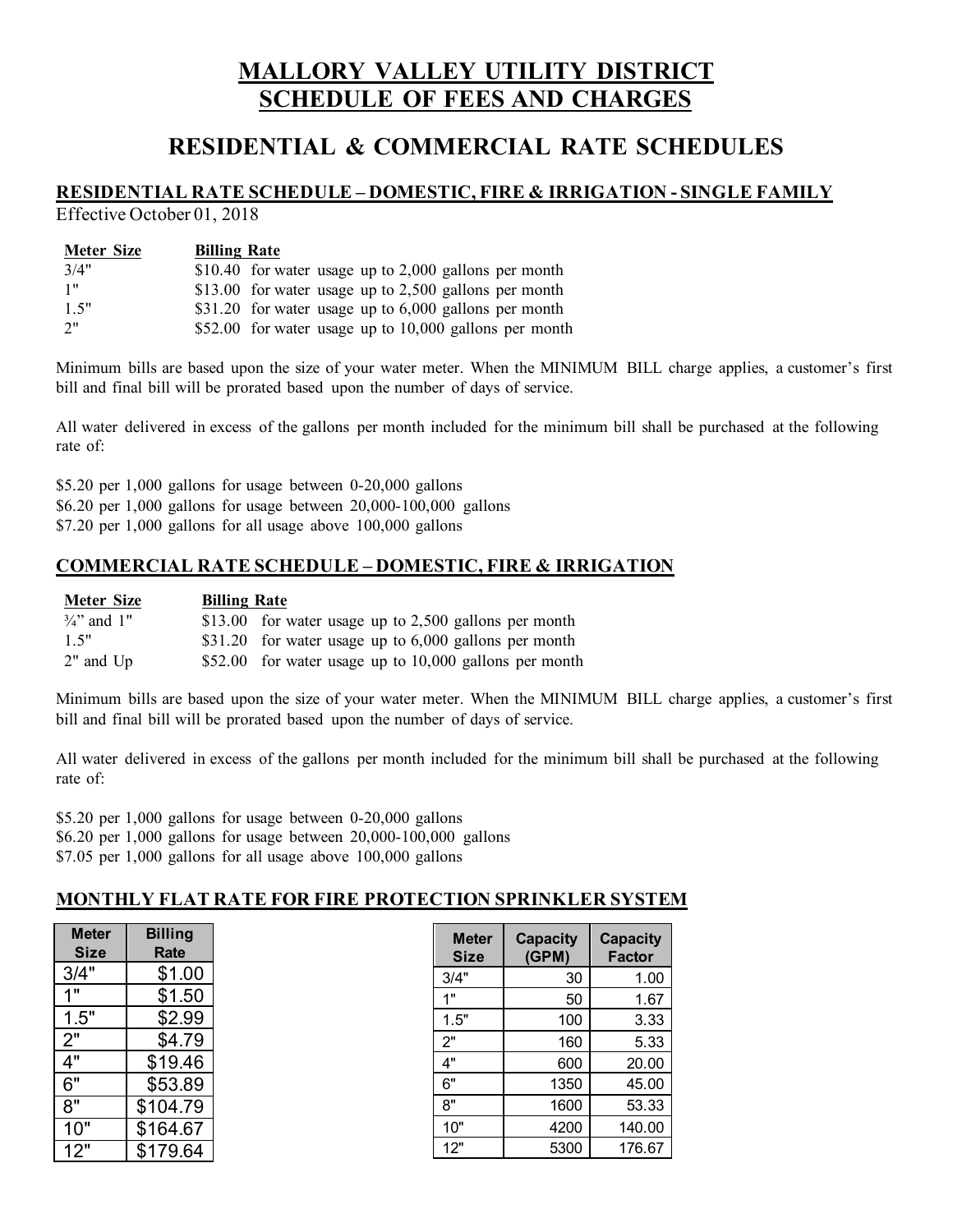# **RESIDENTIAL & COMMERCIAL NEW DEVELELOPMENT FEES**

Effective January 31, 2018

### **FLOW TEST**

\$575

### **LETTER OF AVAILABILITY**

- \$1,300: Hydraulic model review and 1 fire hydrant flow test for a single site or tract with a service connection to an existing water line or requiring a short extension or point of connection between 2 existing water lines.
- \$2,600: Hydraulic model review and 1 fire hydrant flow test for a large tract with multiple sites within the development and requiring extension of multiple new water lines to create water system grid or loops.

#### **DEVELOPMENT APPLICATION FEE**

\$2,000

#### **DEVELOPMENT DESIGN FEE**

Based upon estimated costs from District's engineering firm for design of project

#### **DEVELOPMENT ADMINISTRATIVE FEE**

8% of the District's Construction Cost Estimate for a public water line extension or a flat minimum fee of \$5,000 (whichever is greater).

### **DEVELOPMENT COMMERCIAL ACCESS FEES**

\$1,000.00/SFU as calculated by the District's Water Use Guide

#### **DEVELOPMENT COMMERCIAL ACCESS FEES**

\$2,000 Per Parcel for single-family residential homes up to five (5) bedrooms \$500 for each additional bedroom

#### **DEVELOPMENT FIRE HYDRANT MAINTENANCE FEE**

\$3,000.00 per hydrant

## **COMMERCIAL & RESIDENTIAL DOMESTIC TAP FEE**

| $\frac{3}{4}$ " | Tap Fee | \$500    |
|-----------------|---------|----------|
| 1"              | Tap Fee | \$835    |
| 1.5"            | Tap Fee | \$1,665  |
| 2"              | Tap Fee | \$2,665  |
| 3"              | Tap Fee | \$5,835  |
| 4"              | Tap Fee | \$10,000 |
| $6$ "           | Tap Fee | \$22,500 |
| 8"              | Tap Fee | \$26,665 |
| 10"             | Tap Fee | \$70,000 |
| 12"             | Tap Fee | \$88,335 |

*Domestic, Irrigation and Fire Protection Tap Fees are charged in accordance with the Meter Capacity Table*

| Meter         | Capacity | Capacity |
|---------------|----------|----------|
| Size          | (GPM)    | Factor   |
| 3/4"          | 30       | 1.00     |
| 1"            | 50       | 1.67     |
| 1.5"          | 100      | 3.33     |
| 2"            | 160      | 5.33     |
| 3"            | 350      | 11.67    |
| $4"^{\wedge}$ | 600      | 20.00    |
| $6"^{\wedge}$ | 1,350    | 45.00    |
| 8"            | 1,600    | 53.33    |
| $10"$ *       | 4,200    | 140.00   |
| $12"$ *       | 5,300    | 176.67   |

^ Assumes a Class II Compound Meter

\* Assumes a Class II Turbine Meter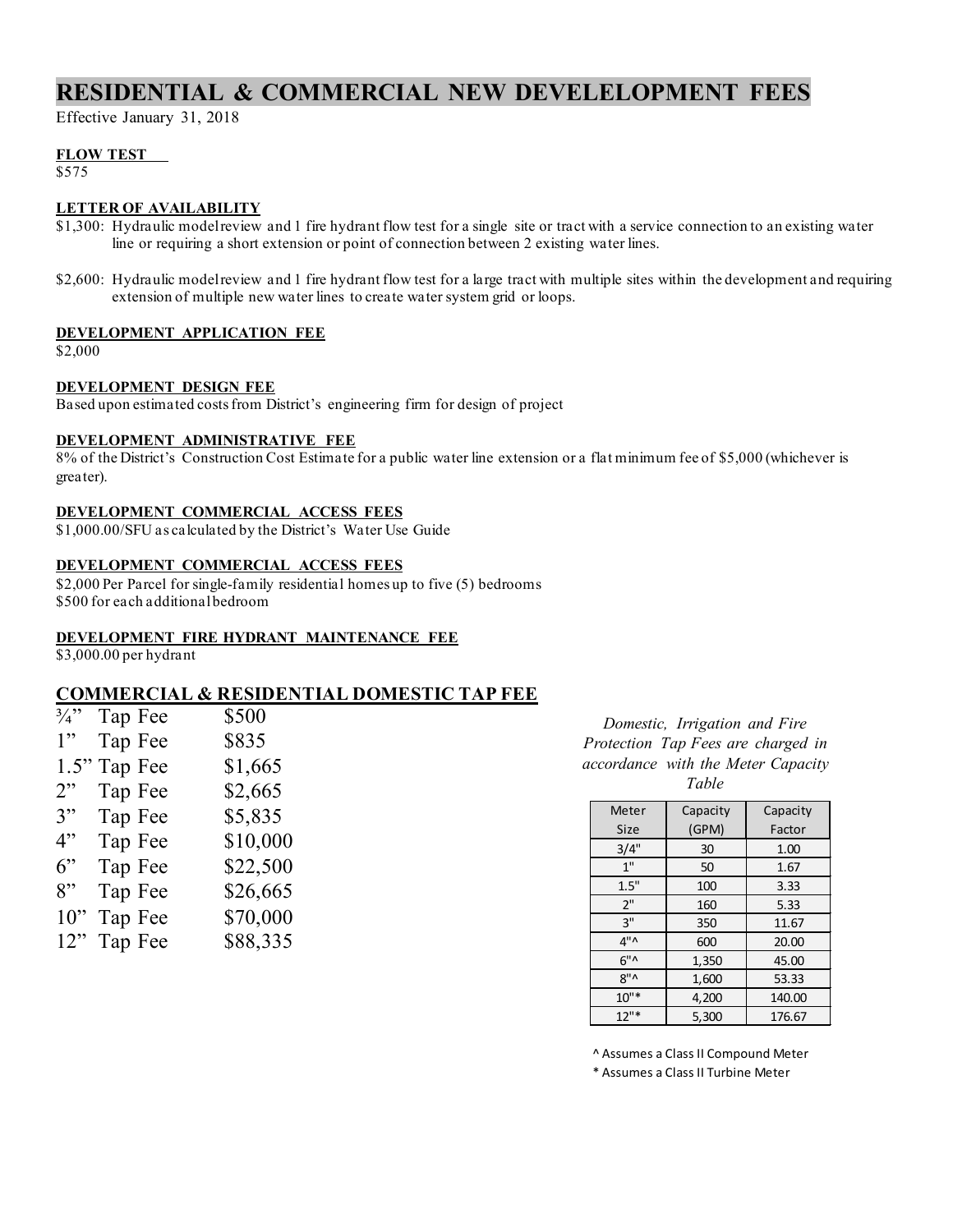# **COMMERCIAL & RESIDENTIAL IRRIGATION TAP FEES**

| $\frac{3}{4}$ " | Tap Fee | \$500    |
|-----------------|---------|----------|
| 1"              | Tap Fee | \$835    |
| 1.5"            | Tap Fee | \$1,665  |
| 2"              | Tap Fee | \$2,665  |
| 3"              | Tap Fee | \$5,835  |
| 4"              | Tap Fee | \$10,000 |
| $6$ "           | Tap Fee | \$22,500 |
| 8"              | Tap Fee | \$26,665 |
| 10"             | Tap Fee | \$70,000 |
| 12"             | Tap Fee | \$88,335 |

# **COMMERCIAL & RESIDENTIAL FIRE SPRINKLER SYSTEMS TAP FEES**

| 1"     | Tap Fee | \$835    |
|--------|---------|----------|
| 2"     | Tap Fee | \$2,665  |
| 4"     | Tap Fee | \$10,000 |
| 6"     | Tap Fee | \$22,500 |
| 8"     | Tap Fee | \$26,665 |
| $10$ " | Tap Fee | \$70,000 |
| 12"    | Tap Fee | \$88,335 |
|        |         |          |

## **SERVICE CONNECTION FEE - Per New Metered Service**

Residential \$60.00 (Per Meter)

Commercial \$60.00 (Per Meter)

# **SERVICE CONNECTION FEE – To activate or transfer services on existing account.**

Residential \$50.00 (Per account)

Commercial \$50.00 (per account)

## **RESIDENTIAL FEES TABLE: Reference Guide**

| <b>Residential</b><br><b>Service</b><br><b>Connections</b> | Access Fees as<br>Applicable | <b>Domestic</b><br>Tap Fee 34" | <b>Irrigation</b><br>Tap Fee<br>$\frac{3}{4}$ | <b>Fire</b><br>Protection<br>Tap Fee 1" | <b>Meter Fee</b>    | <b>Service</b><br>Connection<br>Fee |
|------------------------------------------------------------|------------------------------|--------------------------------|-----------------------------------------------|-----------------------------------------|---------------------|-------------------------------------|
| 1-5 Bedroom                                                | \$2,000.00                   | \$500.00                       | \$500.00                                      | \$835.00                                | <b>Current Cost</b> | \$60~per<br>Meter                   |
| Each Additional<br>Bedroom                                 | \$500                        | \$500.00                       | \$500.00                                      | \$835.00                                | <b>Current Cost</b> | \$60 per<br>Meter                   |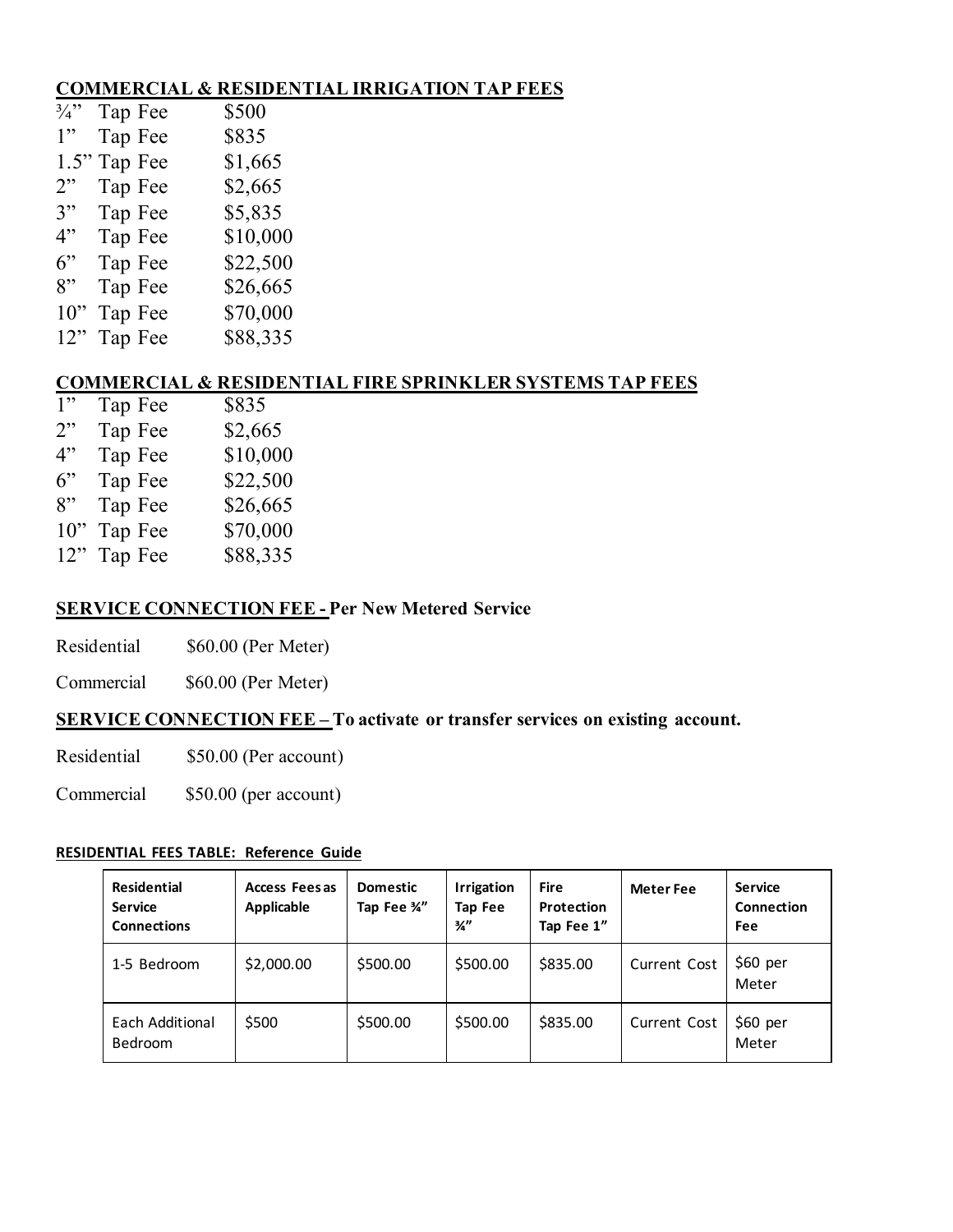## **For commercial developments**

The DISTRICT does not supply the meter, hydrant or other facilities and does not make the tap for service. The prospective CUSTOMER shall pay the actual cost of all labor and materials for the installation of all taps, service lines and metering facilities, which in dealing with developments or subdivisions, will be designed and installed in accordance with the contract between the DISTRICT and the OWNER.

If the DISTRICT elects or consents to perform the actual installation, the cost to be paid by the prospective CUSTOMER shall be as stated on the DISTRICT'S "Standard Tap Installation Cost Table". Should the particular installation not be covered, the DISTRICT will estimate the actual cost of the installation and collect that sum together with the TAP FEE herein described.

## **For residential homes and developments**

**The DISTRICT will supply the ¾" or 1" meter at the current cost associated with the purchase of the meter by the OWNER. The meter will be set when all fees are paid, the contract and associated documents are executed and the installation of the tap and service are approved by the DISTRICT.** The prospective CUSTOMER shall pay the actual cost of all labor and materials for the installation of all taps, service lines and metering facilities, which in dealing with developments or subdivisions, will be designed and installed in accordance with the contract between the DISTRICT and the OWNER.

If the DISTRICT elects or consents to perform the actual installation, the cost to be paid by the prospective CUSTOMER shall be as stated on the DISTRICT'S "Standard Tap Installation Cost Table". Should the particular installation not be covered, the DISTRICT will estimate the actual cost of the installation and collect that sum together with the TAP FEE herein described.

# **RECONNECTION AND SERVICE CALL CHARGE**

| Reconnection Fee During Office Hours               | \$30.00                |
|----------------------------------------------------|------------------------|
| Reconnection Fee After Hours, Weekends, & Holidays | \$65.00                |
| Service Call Fee After Hours, Weekends, & Holidays | \$65.00                |
| Standard labor charge                              | \$50 per man/per hour  |
| Standard labor charge with backhoe                 | \$80 per man/per hour  |
| Emergency After-Hours labor charge                 | \$100 per man/per hour |
| Emergency After-Hours labor charge with backhoe    | \$160 per man/per hour |

## **UNAUTHORIZED USE OR INTERFERENCE WITH WATER SUPPLY**

| Penalty first offense   | \$250.00 |
|-------------------------|----------|
| Each additional offense | \$500.00 |

# **RETURNED CHECK CHARGE**

\$20.00 per check

## **Late Payment Fee**

10% Late Payment Fee before taxes are applied.

**This Schedule of Fees and Charges was adopted as a part of the Rules and Regulations by the Board of Commissioners of Mallory Valley Utility District of Williamson County Tennessee.**